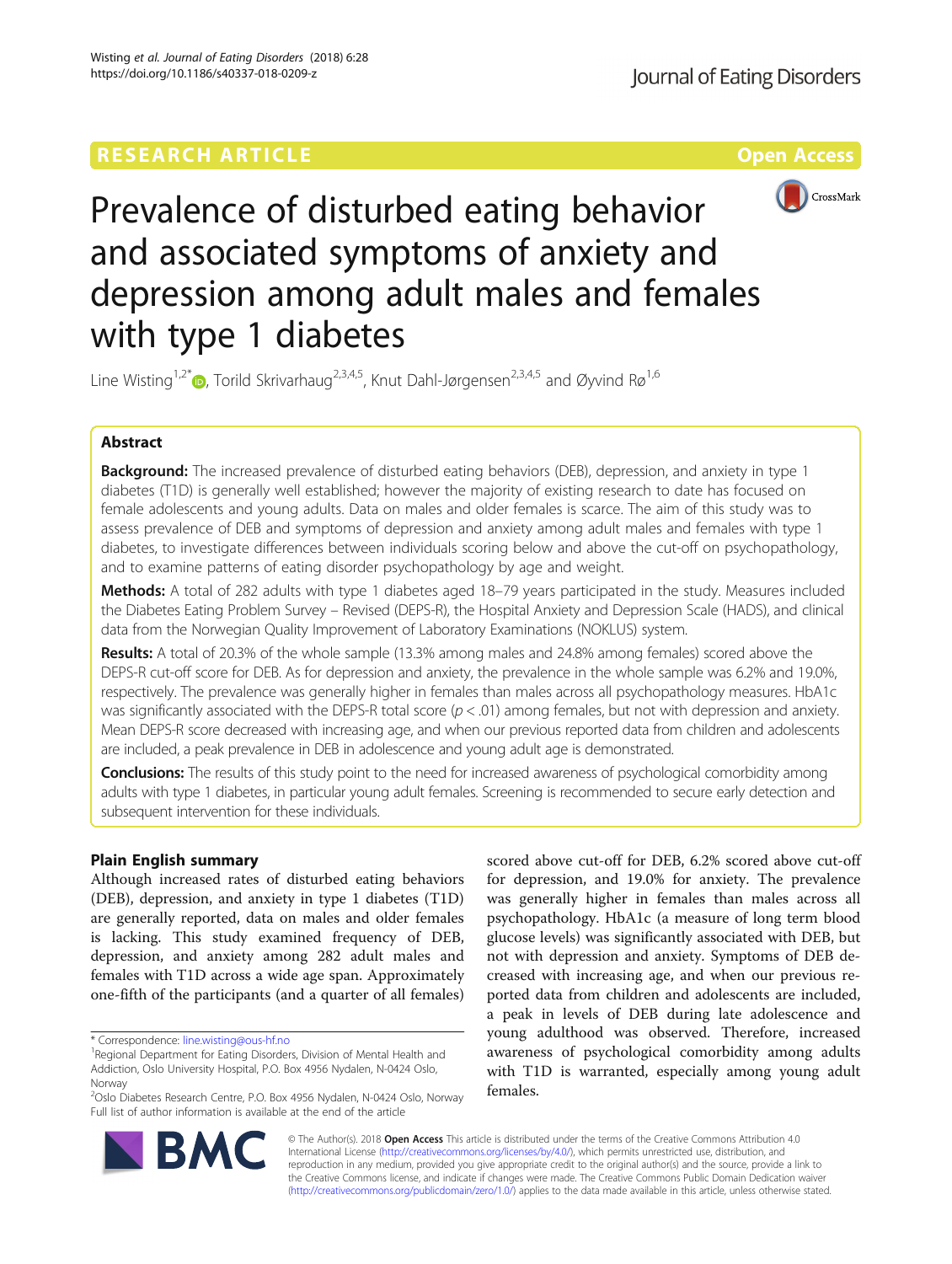## Background

Eating disorders are characterized by a restricted or chaotic food intake, a morbid preoccupation with food, weight, and shape and a distorted body image (1). The Diagnostic and Statistical Manual of Mental Disorders (DSM-5) defines the eating disorders anorexia nervosa, bulimia nervosa, binge eating disorder, other specified feeding and eating disorders and unspecified feeding and eating disorders [\[1](#page-8-0)]. Additionally, there are reports of some lower degree eating disturbances which do not meet frequency- or severity criteria for a formal eating disorder diagnosis as defined by diagnostic manuals such as the DSM-5. These disturbances have been defined as disturbed eating behaviors (DEB) [[2](#page-8-0)], a term which will be used to describe all eating disorder psychopathology in this study.

Individuals with type T1D have been found to be at risk of developing DEB, with prevalence rates in T1D reported to be 2–3 times higher in individuals with T1D compared to healthy controls  $[3-5]$  $[3-5]$  $[3-5]$ . Possible contributing factors include the weight loss accompanied with T1D onset, the weight gain subsequent to diagnosis and initiation of intensive insulin therapy [[6](#page-8-0)], and the required monitoring of food intake in order to plan insulin dosing. Finally, the availability of insulin omission as a unique, T1D-specific compensatory behavior, reported in up to 37% of females with T1D [[7\]](#page-8-0), is considered a potential risk factor for developing DEB in T1D. This comorbidity is associated with accelerated onset of T1D complications and increased rates of mortality compared with individuals with T1D without disturbed eating [\[7](#page-8-0), [8\]](#page-8-0).

The eating disorder literature has generally focused the most on adolescent and young adult populations, but increased attention has acknowledged the presence of eating disorder psychopathology also in older samples [[9\]](#page-8-0). It is likely that this will be reflected in adult T1D samples as well. Although the increased prevalence of DEB in T1D is generally well established, a majority of existing research to date has focused on female adolescents and young adults  $[10, 11]$  $[10, 11]$  $[10, 11]$  $[10, 11]$  $[10, 11]$ . There is a lack of knowledge about levels of DEB among males and older females with T1D. It is known that risk of DEB varies with age and weight in the general population and among children and adolescents with T1D. It is unclear whether this is true for adults with T1D.

Mood and anxiety disorders have been found to be the most common psychiatric comorbidity in eating disorder populations [\[12](#page-8-0)]. Similarly, an array of research has documented increased prevalence of depression and anxiety in individuals with T1D compared to healthy controls [[10,](#page-8-0) [13](#page-8-0), [14\]](#page-8-0). Furthermore, although a majority of the literature reports positive correlations between psychopathology and poor metabolic control [[15](#page-8-0)–[19\]](#page-8-0), other studies have yielded mixed support for these associations [[20](#page-8-0)–[23](#page-8-0)].

This study aimed to i) assess the prevalence of DEB and associated symptoms of depression and anxiety among adult males and females with T1D; ii) investigate differences between individuals scoring below and above the cut-off on psychopathology, with a specific focus on metabolic control; and *iii*) examine patterns of eating disorder psychopathology by age and weight.

## Methods

## Design

This is a cross-sectional design study.

#### Procedure

Patients with T1D were recruited from the Norwegian Diabetic Centre (NDC) between February 2016 and October 2017. The NDC is an outpatient clinic for adults (approximately 1300) with T1D, located in Oslo. Patients from Oslo and surrounding areas are referred to the NDC by both general practitioners and hospitals. The NDC is a multidisciplinary clinic organized under the Norwegian Health South-East Authority. Questionnaires were completed as part of a routine T1D consultation at the outpatient clinic. The regional ethics committee approved the study, and written consent was obtained from all participants.

#### Measures

The Diabetes Eating Problem Survey – Revised (DEPS-R) [[24](#page-8-0)] is a diabetes-specific screening tool for disturbed eating and consists of 16 items. Responses are scored on a 6-point Likert scale and higher scores indicate greater pathology. A recommended cut-off score of  $> = 20$  has been empirically established as a threshold indicating the need for further clinical assessment of eating pathology [[24](#page-8-0)]. The DEPS-R has been translated and validated in a Norwegian adolescent sample aged 11–19 years [\[25\]](#page-8-0).

The Hospital Anxiety and Depression Scale (HADS) [[26\]](#page-8-0) was developed to map symptoms of anxiety and depression in patients in treatment of somatic diseases. Somatic symptoms on anxiety and depression are therefore avoided in HADS in order to prevent that somatic illnesses would be misinterpreted as symptoms of anxiety and depression. HADS consists of two subscales, measuring anxiety (HADS-A) and depression (HADS-D), in addition to the total score. The Norwegian version of HADS has previously demonstrated satisfactory psycho-metric properties [\[27](#page-8-0)]. A cut-off score of  $\geq 8$  is often used for the two subscales to indicate symptoms of anxiety and/or depression need for further evaluation, whereas a cut-off score of ≥11 is used to indicate a case (i.e. moderate to severe symptoms). T1D is often associated with fear of hypoglycemia, fear of complications, and diabetes distress [\[10,](#page-8-0) [17\]](#page-8-0), which may lead to elevated scores on the HADS. To minimize the risk of over pathologizing due to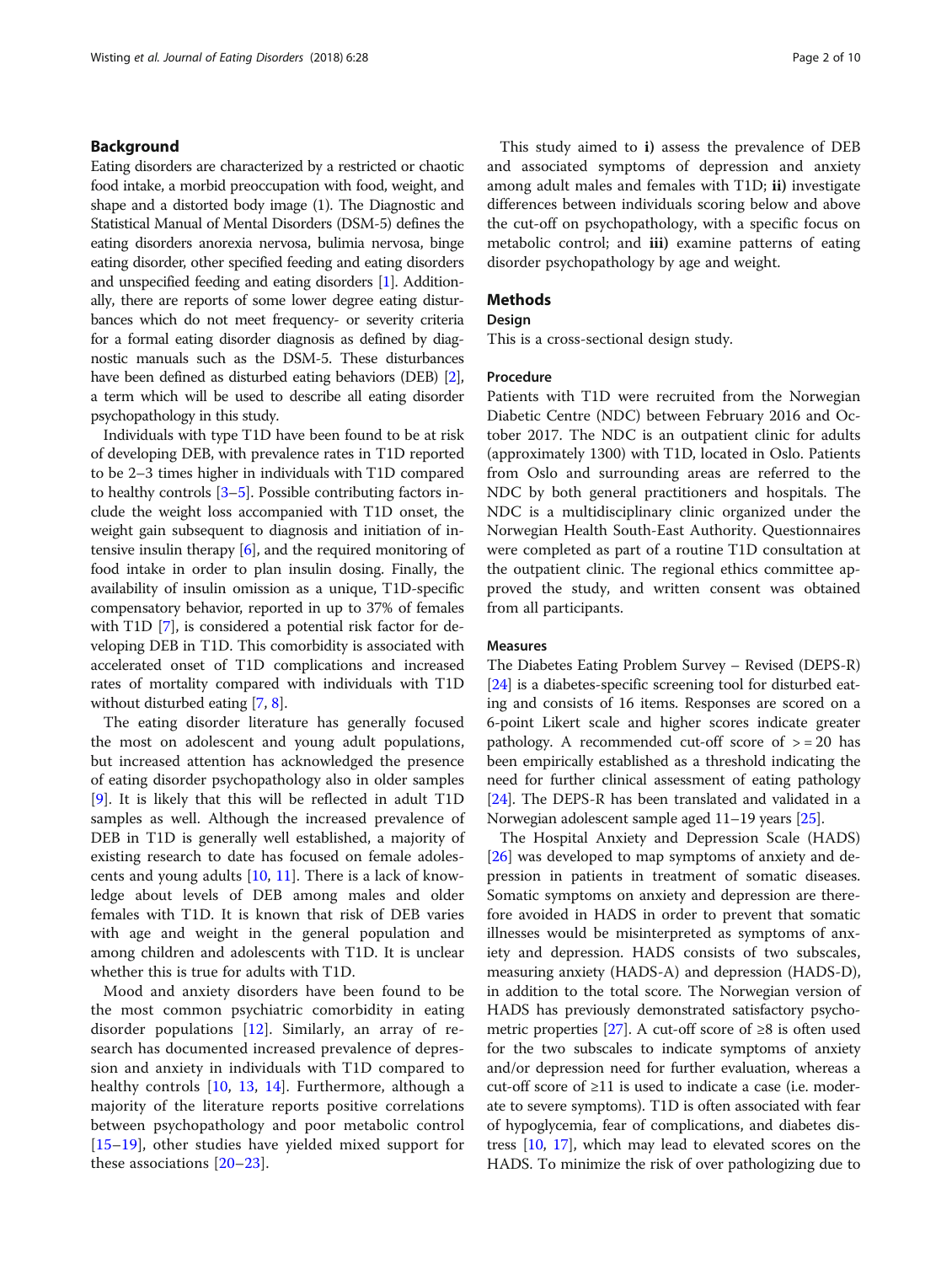such diabetes-specific aspects, the current study therefore adopts the cut-off score of 11 to report prevalence of symptoms of depression and anxiety. However, as control data has been carried out using a cut-off of 8, rates based on this cut-off score will also be briefly reported for comparative purposes.

BMI was calculated based on self-reported weight and height (kg/m<sup>2</sup>), and further categorized into the following four groups according to the World Health Organization classification scheme [\[28](#page-8-0)]: underweight (BMI < 18.5), normal weight (BMI ≥ 18.5–24.9), overweight (BMI ≥ 25–29.9), and obese ( $BMI \geq 30$ ).

Age was categorized based on the Center for Disease Control and Prevention (CDC) age groupings [[29](#page-8-0)]: 15– 24 years (youngest person was 18 in the current study), 25–34 years, 35–44 years, 45–54 years, 55–64 years, and ≥ 65 years. These age groups are used in previous ED research [\[30\]](#page-8-0). Given the relatively low number of participants > 55 years, the two latter groups were collapsed, yielding a total of five age groups (18–24 years, 25–34 years, 35– 44 years, 45–54 years, and 55 years and above).

Clinical data was assessed via the Norwegian Quality Improvement of Laboratory Examinations (NOKLUS) system, and was conducted as part of standard clinical T1D assessment at the Norwegian Diabetic Centre. T1D clinical data include HbA1c, T1D onset, and treatment mode. HbA1c is a measure of long term blood glucose levels and reflects average blood glucose the preceding 8–12 weeks. HbA1c is used here as a measure of metabolic control. A reasonable HbA1c target for many nonpregnant adults is < 7.0% (53 mmol/mol). The providers might reasonably suggest a more stringent HbA1c goals such as 6.5% (48 mmol/mol) for selected individual patients if this can be achieved without significant hypoglycemia or other adverse effects of treatment (i.e., polypharmacy) [[31](#page-8-0)].

#### Data analyses

Pearson correlations were conducted to investigate associations between variables. In line with Cohen [[32](#page-8-0)], correlations of .10 to .29 were interpreted as small, .30 to .49 as medium and .50 to 1.0 as large. Independent samples t-tests were carried out to investigate group differences. Pearson chi-squares were used for categorical variables. Alpha level was set to  $p < .05$ . Effect sizes were calculated by means of Cohen's d. Following the guidelines by Cohen [[32](#page-8-0)], effect sizes  $> 0.2$  were interpreted as small,  $> 0.5$  as medium and > 0.8 as large. Statistical analyses were conducted using SPSS version 23 (SPSS IBM, NY, USA) [[33](#page-8-0)].

## Results

## Participant characteristics

A total of 282 males and females aged 18–79 years (60% females) participated in the study (mean age 42.11; SD: 15.19). Table 1 illustrates sample characteristics. Mean age of T1D onset was 15.14 (SD: 11.18), mean HbA1c was 7.75% (SD: .91), and mean BMI was 25.96 (SD: 4.13). A total of 56.3% administered insulin with an insulin pen and 43.3% with a pump. All patients used basal/bolus insulin treatment, none fixed premixed regimens.

## Prevalence of disturbed eating behavior, depression, and anxiety

A total of 20.3% of the whole sample scored above the established DEPS-R cut-off score for DEB (Table [2](#page-3-0)). When split by gender, 13.3% of the males and 24.8% of the females scored above the cut-off score. As for depression and anxiety, when using the cut-off score of 11, the prevalence in the whole sample was 6.2% and 19.0%, respectively. In males only, the prevalence was 3.6% for depression and 8.1% for anxiety. The prevalence was generally higher in females than males across all psychopathology scores, with rates of depression and anxiety at 7.8 and 26.4%.

Prevalence rates for depression and anxiety when using a cut-off score of 8 was also assessed, yielding prevalence rates of 13.8% and 35.4% for depression and anxiety for the whole sample. When split by gender, the prevalence of depression and anxiety was 11.8% and 24.3% among males and 15.1% and 42.9% among females.

The frequency of participants scoring above the cut-off score one more than one of the psychopathology measures (disturbed eating, depression, and anxiety) was

|                           | All $N = 282$           | Males $N = 112$ (40%)   | Females $N = 170 (60%)$ | Sig. level | Effect size |  |  |  |  |
|---------------------------|-------------------------|-------------------------|-------------------------|------------|-------------|--|--|--|--|
| Age                       | 42.11 (15.19)           | 44.57 (15.92)           | 40.47 (14.49)           | .05        | .27         |  |  |  |  |
| Diabetes onset (years)    | 15.14 (11.18)           | 15.43 (10.92)           | 14.94 (11.38)           | ns.        |             |  |  |  |  |
| HbA1c (%)                 | 7.75(.91)               | 7.61(.89)               | 7.85(.91)               | ns.        |             |  |  |  |  |
| Diabetes duration (years) | 27.09 (14.44)           | 29.14 (14.82)           | 25.71 (14.05)           | ns.        |             |  |  |  |  |
| BMI self-report           | 25.96 (4.13)            | 26.47 (3.82)            | 25.63 (4.30)            | ns.        |             |  |  |  |  |
| Mode of insulin treatment | 56.3% pen<br>43.3% pump | 60.9% pen<br>38.0% pump | 53.4% pen<br>46.6% pump |            |             |  |  |  |  |

Data are mean (SD). Significance level (p < .001, .01, and .05) and effect size (ES) estimation (Cohen's d) is calculated when differences are significant. Ns not statistical significant differences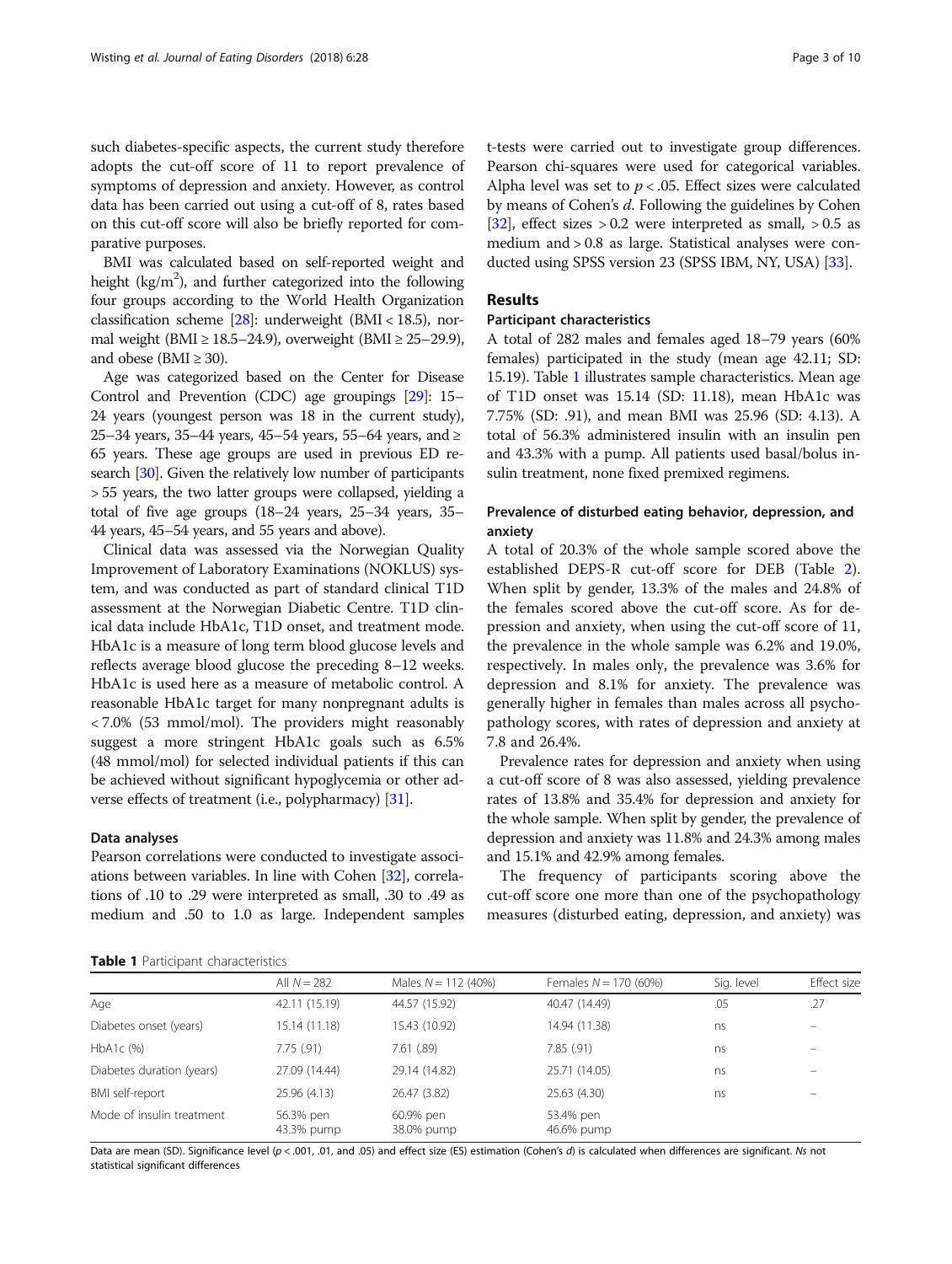<span id="page-3-0"></span>Table 2 Prevalence rates of DEB, anxiety, and depression, in adult males and females with T1D, based on a cut-off score for DEB of 20 or more on the DEPS-R, and 11 or more on the HADS subscales anxiety and depression

|            | All   | Males | Females | P-value |
|------------|-------|-------|---------|---------|
| <b>DEB</b> | 20.3% | 13.3% | 24.8%   | .05     |
| Depression | 6.2%  | 3.6%  | 7.8%    | ns      |
| Anxiety    | 19%   | 8.1%  | 26.4%   | .001    |

The Chi-square test for independence was used to investigate whether the proportion of individuals scoring above the cut-off scores on the DEPS-R as well as the HAD anxiety and depression subscales, was significant different for males and females

also examined. In the whole sample, a total of 8.5% (4.8% of males and 11.0% of females) had two positive screens (i.e. scored above cut-off for either two of the three measures of psychopathology), whereas 5.4% (2.9% males and 7.1% females) had three positive screens (i.e. scored above the cut-off score for all three measures of psychopathology).

As shown in Table 3, there were no significant differences in metabolic control between patients with versus without DEB, depression, or anxiety. As for age, BMI, and T1D duration, the results were mixed. There were no significant differences between individuals with no psychopathology (zero positive screens) and two positive screens. When comparing individuals with no positive screens versus three positive screens, a statistical significant difference found was in age, demonstrating that individuals with three positive screens were significantly younger than individuals with no positive screens (31.9 years (10.8) versus 43.9 years (15.9),  $p < 01$ ).

Mean DEPS-R score was 13.83 (9.16) for the total population, 11.18 (7.80) for males, and 15.57 (9.59) for females ( $p < .001$ , effect size -.50), indicating higher levels of eating disorder psychopathology among females. Table [4](#page-4-0) shows the DEPS-R mean scores among males and females according to different categories of age and weight. Figures [1](#page-4-0) and [2](#page-5-0) further illustrate the distribution of eating disorder psychopathology by the different age and weight groups. The DEPS-R mean score

decreased steadily by age among females, whereas the trend for males were more mixed. As for weight, the DEPS-R mean score increased by increasing weight category for both males and females. Mean score for the HADS depression subscale in the total sample, males, and females was 3.75 (3.61), 3.53 (3.35), and 3.90 (3.77), respectively, with no significant difference between males and females. For anxiety, the mean scores for the whole sample was 6.39 (4.27), and 5.12 (3.67) and 7.26 (4.44) for males and females, respectively.

## Associations

Table [5](#page-5-0) demonstrates associations between eating disorder psychopathology, depression, anxiety, age, BMI, and HbA1c. Significant associations were found between symptoms of eating disorder psychopathology, depression, and anxiety, with correlation coefficients ranging from .39 ( $p < .001$ ) to .61 ( $p < .001$ ) among males, and .47 ( $p < .001$ ) to .68 ( $p$ ) < .001) among females. Furthermore, HbA1c was significantly associated with the DEPS-R total score among females  $(0.27, p < 0.01)$ , but not among males. However, HbA1c was not significantly correlated with the subscale scores of depression and anxiety in neither males nor females. BMI was significantly and positively correlated with eating the DEPS-R total score (.33,  $p < .001$ ) and depression (.30,  $p$ ) < .001) among females, but not with anxiety. Among males, BMI was only significantly associated with the DEPS-R total score (.35,  $p < .001$ ), but not with scores of depression or anxiety. Finally, age was significantly and negatively associated with both the DEPS-R and HADS anxiety total scores among females  $(-.32, p < .001$  and  $- .24, p < .01$ , respectively), with lower levels of anxiety and eating disorder psychopathology with higher age (age was not significantly associated with depression). Age was not significantly associated with any of the psychopathology scores among males.

#### **Discussion**

This study reported the prevalence of DEB among adult males (13.3%) and females (24.8%) with T1D. Level of eating disorder psychopathology decreased with increasing age among females. Furthermore, symptoms of

Table 3 Comparison of participants with and without disturbed eating behavior (below/above the DEPS-R cut-off of ≥20), depression (below/above the HAD depression cut-off score ≥ 11), and anxiety (below/above the HAD anxiety cut-off score ≥ 11)

|                  | <b>DEB</b><br>$\overline{\phantom{a}}$ | <b>DEB</b>                | Sig. ES<br>level |                          | $\overline{\phantom{0}}$ | Depr Depr<br>$^+$         | level |                          |                | $^{+}$                    | level |                          | Sig. ES Anx - Anx Sig. ES No pos 2 pos Sig. level ES No pos 3 pos<br>screens | screens        |    |                          | screens        | screens level  | Sig. ES    |     |
|------------------|----------------------------------------|---------------------------|------------------|--------------------------|--------------------------|---------------------------|-------|--------------------------|----------------|---------------------------|-------|--------------------------|------------------------------------------------------------------------------|----------------|----|--------------------------|----------------|----------------|------------|-----|
| HbA1c<br>(% )    | 7.7<br>(0.9)                           | 8.0<br>(0.9)              | ns               | $\overline{\phantom{m}}$ | 7.7<br>(0.9)             | 8.0<br>(0.8)              | ns    |                          | $-7.7$<br>(.9) | 7.8<br>(.8)               | ns    |                          | $-7.7(9)$                                                                    | 7.9 (.8) ns    |    |                          | $-7.7(9)$      | 7.9 (.8) ns    |            |     |
| BMI              | 25.5<br>(3.7)                          | 27.7<br>(4.9)             | 01               | 0.5                      | 25.8<br>(3.8)            | 29.2<br>(7.1)             | ns    | $\overline{\phantom{m}}$ | 25.9<br>(3.8)  | 26.6<br>(5.4)             | ns    | $\overline{\phantom{m}}$ | -25.5<br>(3.5)                                                               | 26.9<br>(5.6)  | ns | $\overline{\phantom{m}}$ | 25.5<br>(3.5)  | 29.1<br>(6.5)  | ns         |     |
| T1D.<br>duration | 28.4<br>$(14.8)$ $(12.7)$              | 24.0                      | .05              | $-0.3$                   | - 27.2                   | 27.5<br>$(14.6)$ $(12.6)$ | ns    | $\sim$                   | 27.8           | 24.8<br>$(14.8)$ $(13.1)$ | ns    | $\overline{\phantom{m}}$ | -28.3<br>(15.2)                                                              | 31.5<br>(13.5) | ns | $\equiv$                 | 28.3<br>(15.2) | 21.3<br>(11.0) | ns.        |     |
| Age<br>(years)   | 44.1                                   | 35.4<br>$(15.3)$ $(12.4)$ | .001             | $-0.6$                   | 42.3                     | 39.9<br>$(15.4)$ $(11.3)$ | ns    | $\sim$                   | 43.1           | 38.3<br>$(15.5)$ $(13.1)$ | .05   | -3                       | 43.9<br>(15.9)                                                               | 43.0<br>(14.6) | ns | $-$                      | 43.9<br>(15.9) | 31.9<br>(10.8) | $\Omega$ 1 | - 9 |

Data are mean (SD), significance level ( $p < .001$ , .01, and .05) and effect size (ES) estimation (Cohen's d)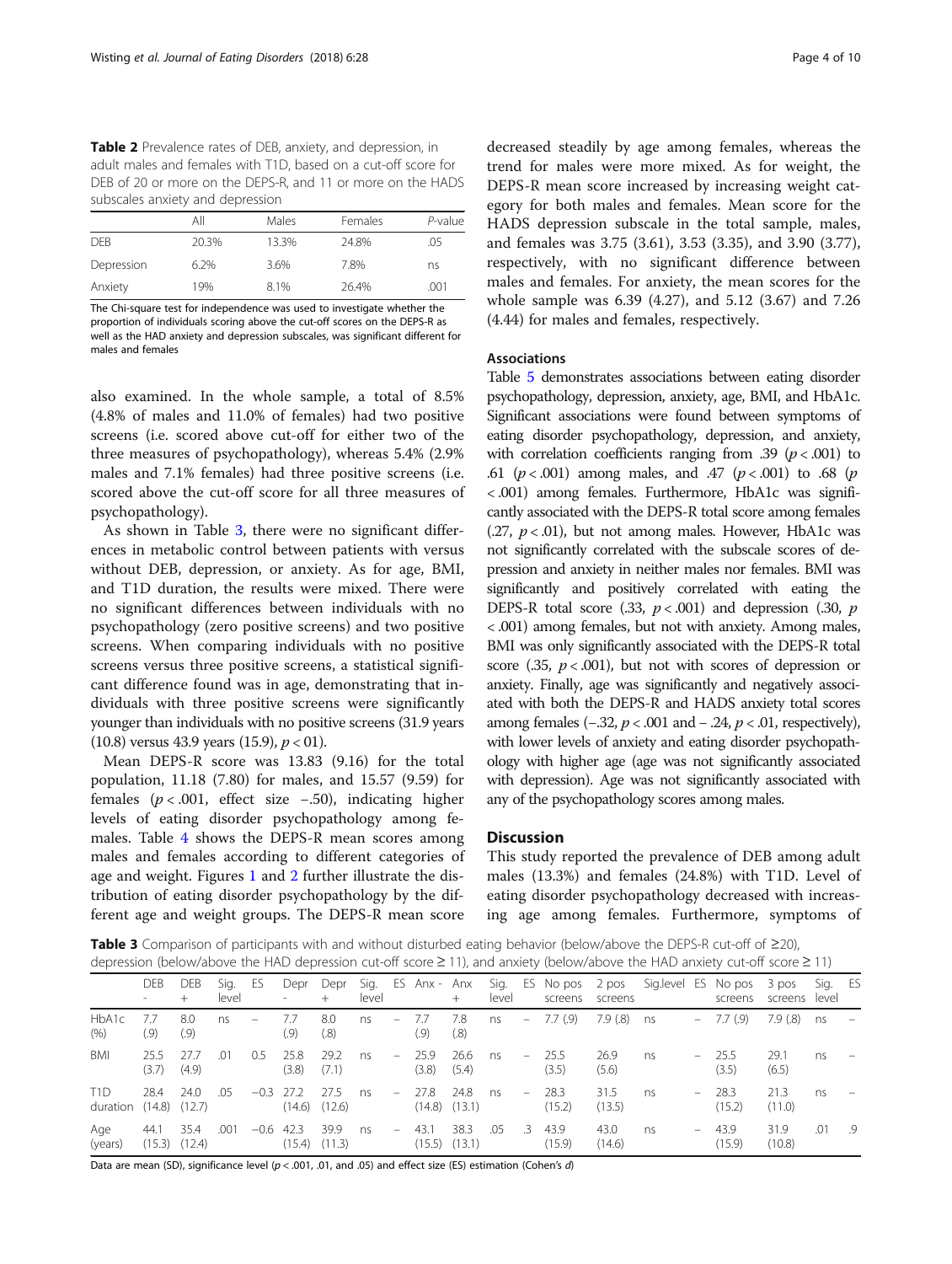<span id="page-4-0"></span>Table 4 DEPS-R mean scores in males and females with T1D according to different categories of age and weight

|                 | All          | Males        | Females      | Sig. level |
|-----------------|--------------|--------------|--------------|------------|
| Age             |              |              |              |            |
| 18-24 years     | 16.39 (10.4) | 10.36 (8.8)  | 19.92 (9.7)  | .01        |
| $25 - 34$ years | 16.11 (10.5) | 11.75(6.7)   | 17.95 (11.4) | .05        |
| $35-44$ years   | 15.46 (9.9)  | 14.17 (10.3) | 16.32 (9.7)  | ns         |
| 45-54 years     | 12.48(7.1)   | 9.6(5.5)     | 14.33 (7.5)  | .05        |
| 55-64 years     | 10.06(6.9)   | 10.71(8.5)   | 9.6(5.5)     | ns         |
| $\geq 65$ years | 10.00(6.0)   | 9.7(5.2)     | 10.42(7.3)   | ns         |
| <b>BMI</b>      |              |              |              |            |
| Underweight     | 4.50(5.0)    |              | 4.50(5.0)    |            |
| Normal weight   | 11.89 (8.6)  | 9.55(7.3)    | 13.20 (9.0)  | .05        |
| Overweight      | 13.89 (8.3)  | 10.48 (7.1)  | 16.46 (8.3)  | .001       |
| Obese           | 19.94 (10.5) | 17.53 (8.6)  | 21.84 (11.6) | ns         |
|                 |              |              |              |            |

data are means (standard deviations)

depression and anxiety were reported, with one fourth of females scoring above cut-off for anxiety. Females had generally higher scores on measures of psychopathology in terms of DEB, depression, and anxiety, than males.

#### Prevalence of DEB

The observed gender difference in prevalence of DEB supports previous studies of eating disorder psychopathology, both in diabetes [[34,](#page-8-0) [35](#page-8-0)] and non-diabetes [[36](#page-8-0)] samples. Furthermore, the prevalence increased by increasing weight, which is comparable to pediatric T1D samples [[25,](#page-8-0) [37](#page-8-0)–[39\]](#page-8-0) as well as the ED literature in general [[40\]](#page-8-0). However, it should be noted that BMI generally increases with age, and the current sample is relatively old compared to many studies of comorbid DEB and T1D. In line with previous research [\[40\]](#page-8-0), the prevalence of DEB was highest among the young adult females, with decreasing eating disorder psychopathology with older

age. This is the opposite trend to what has been reported in child and adolescent samples, where rates of disturbed eating have been found to increase by increasing age [[39\]](#page-8-0). This most likely reflects the peak age of eating disorder onset during late adolescence and early adulthood among females [[36](#page-8-0)]. This peak in DEB during late adolescence and early adulthood is also evident in Fig. 1, illustrating levels of DEB according to different age groups in our previous adolescent sample [\[39](#page-8-0)] and the current adult sample. Older adolescents and young adults with T1D is generally found to be in a vulnerable phase as they are in the process of transferring from pediatric to adult health care, indicating lower levels of care and support. Additionally, individuals at this point in life typically move away from their home for the first time [\[41](#page-8-0)–[43\]](#page-8-0).

### Prevalence symptoms of anxiety

This study found that 8.1% of males and 26.4% of females scored above the cut-off score for anxiety at 11 or above (HADS-A). These rates are comparable to those reported by Lloyd et al. [\[44](#page-8-0)] among their mixed sample of patients with both T1D and type 2 diabetes (T2D). Using the same cut-off as the current study, a total of 25% scored above cut-off for moderate to severe symptoms of anxiety. Females tended to report more moderate-severe anxiety than males. There were no significant differences between types of diabetes. Another study used the 8 or above cut-off score on the HADS-A, and found that 22.4% of the males and 37.2% of the females had mild symptoms of anxiety. Furthermore, a systematic review of diabetes and anxiety [[14](#page-8-0)] reported prevalence rates ranging from 15 to 27.5% when using the cut-off score 8 on the HADS-A. As can be expected with the use of a lower cut-off, these rates are somewhat higher than those reported in our study, and in the study by Lloyd et al.  $[44]$  $[44]$  $[44]$ .

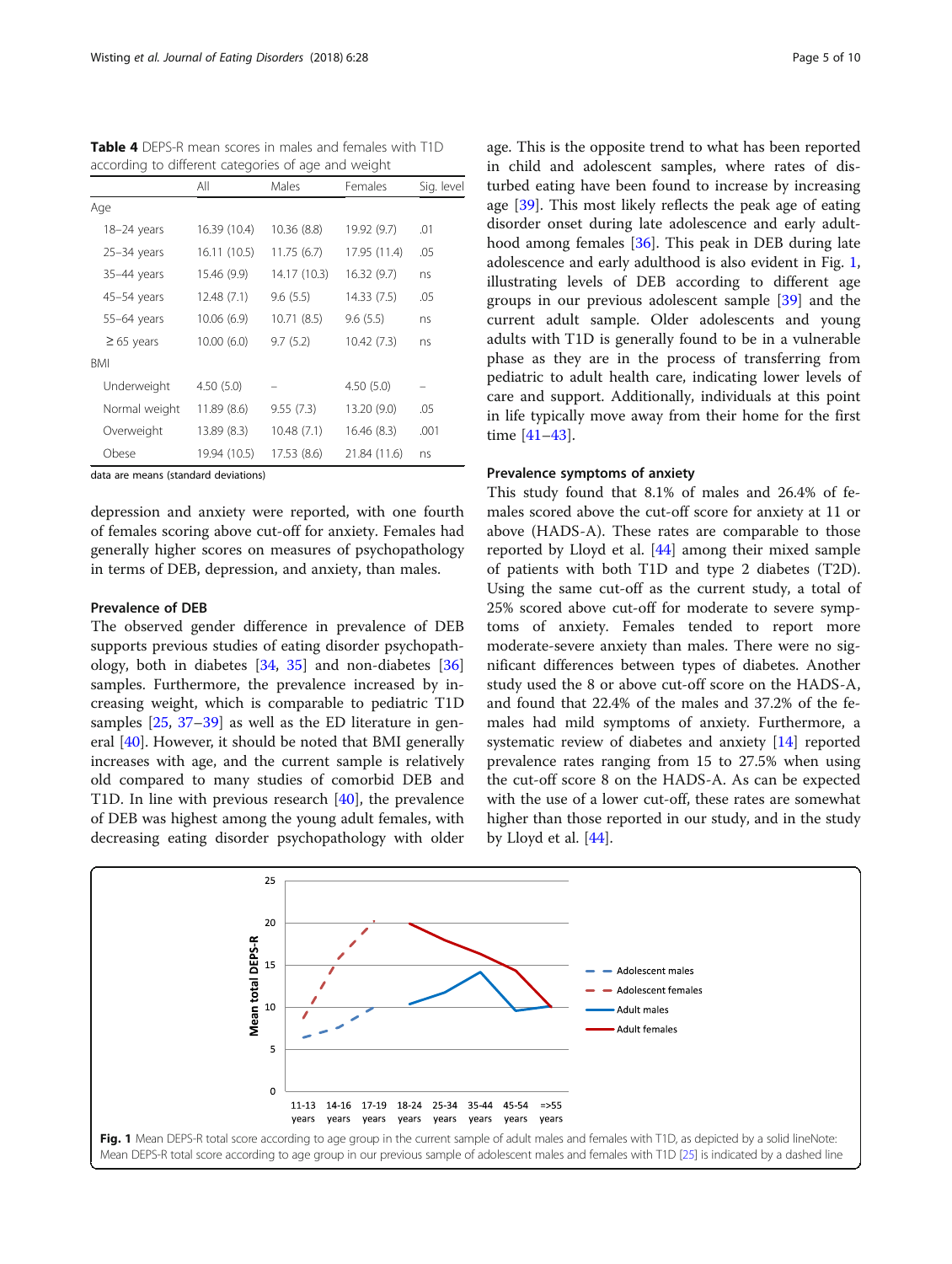<span id="page-5-0"></span>

The current study did not include a control group to compare rates of anxiety in this T1D population to those of non-diabetes controls. However, a large Norwegian population study (the HUNT 2 study) has been conducted, reporting levels of anxiety in the general population, aged 20–89 years ( $N = 60.869$ ). Bjelland et al. [[45](#page-8-0)] reported that 9.6% scored above the cut-off score of 8 for anxiety. When using the same cut-off score in our sample of both males and females with T1D, a prevalence of 35.4% was reported for anxiety. This is much higher than the prevalence reported in the HUNT study, suggesting that levels of anxiety are higher among patients with T1D than non-diabetes controls.

As the HADS is a generic measure, it should be noted that reported symptoms of anxiety in the current study may be driven by diabetes-specific distress. Previously reported diabetes-specific features of anxiety include fear of complications, fear of hypoglycemia, and invasive self-care behaviors such as fear of injections, self-monitoring of blood glucose, and insertion of subcutaneous insulin

infusion devices such as an insulin pump [\[10](#page-8-0)]. Such illnessspecific aspects may contribute to higher rates of anxiety among patients with diabetes.

## Prevalence symptoms of depression

A total of 11.8% of the males and 7.8% of the females scored above the cut-off score for depression (HADS-D) in the present study, indicating moderate to severe symptoms of depression, or "caseness". Lloyd et al. [\[44](#page-8-0)], using the same cut-off, found that 8% of the patients with diabetes scored above the cut-off for depression, thus in line with our study. Knychala et al. [[46](#page-8-0)] used the cut-off score of 8, and reported prevalence rates of 4.7% among males and 17.6% of females with diabetes. Given the lower cut-off, the higher prevalence rates compared to the previous two studies, can be expected. The meta-analysis by Anderson et al. [[13\]](#page-8-0), however, reported higher prevalence rates, with rates for elevated depressive symptoms being 21.3% for adults with T1D. Rates of depressive disorders, as assessed by a diagnostic

Table 5 Associations between psychopathology (disturbed eating, depression, and anxiety), age, BMI, and HbA1c, in adult males (left diagonal) and females (bold, right diagonal) with T1D

| Males |                | Females                  |                |                   |                            |                 |                          |  |  |  |  |
|-------|----------------|--------------------------|----------------|-------------------|----------------------------|-----------------|--------------------------|--|--|--|--|
|       |                | DEPS-R total             | HAD depression | HAD anxiety       | Age                        | BMI             | HbA1c                    |  |  |  |  |
|       | DEPS-R total   | $\overline{\phantom{m}}$ | $.47***$       | .48***            | $-.32***$                  | $.33***$        | $.27**$                  |  |  |  |  |
|       | HAD depression | $.39***$                 | $-$            | $.68***$          | ns                         | $.30***$        | ns                       |  |  |  |  |
|       | HAD anxiety    | $.50***$                 | $.61***$       | $\qquad \qquad -$ | $-.24**$                   | ns              | ns                       |  |  |  |  |
|       | Age            | ns                       | ns             | ns                | $\qquad \qquad \  \  \, -$ | ns              | ns                       |  |  |  |  |
|       | BMI            | $.35***$                 | ns             | ns                | ns                         | $\qquad \qquad$ | $.19*$                   |  |  |  |  |
|       | HbA1c          | ns                       | ns.            | ns                | $-.24*$                    | ns              | $\overline{\phantom{0}}$ |  |  |  |  |

data are Pearson correlation coefficients, and significance levels are indicated by \*s (p < .001\*\*\*; p < .01\*\*\*; p < .05\*). Ns not significant associations entries in the right diagonale are marked in bold to indicate that they refer to the females of our sample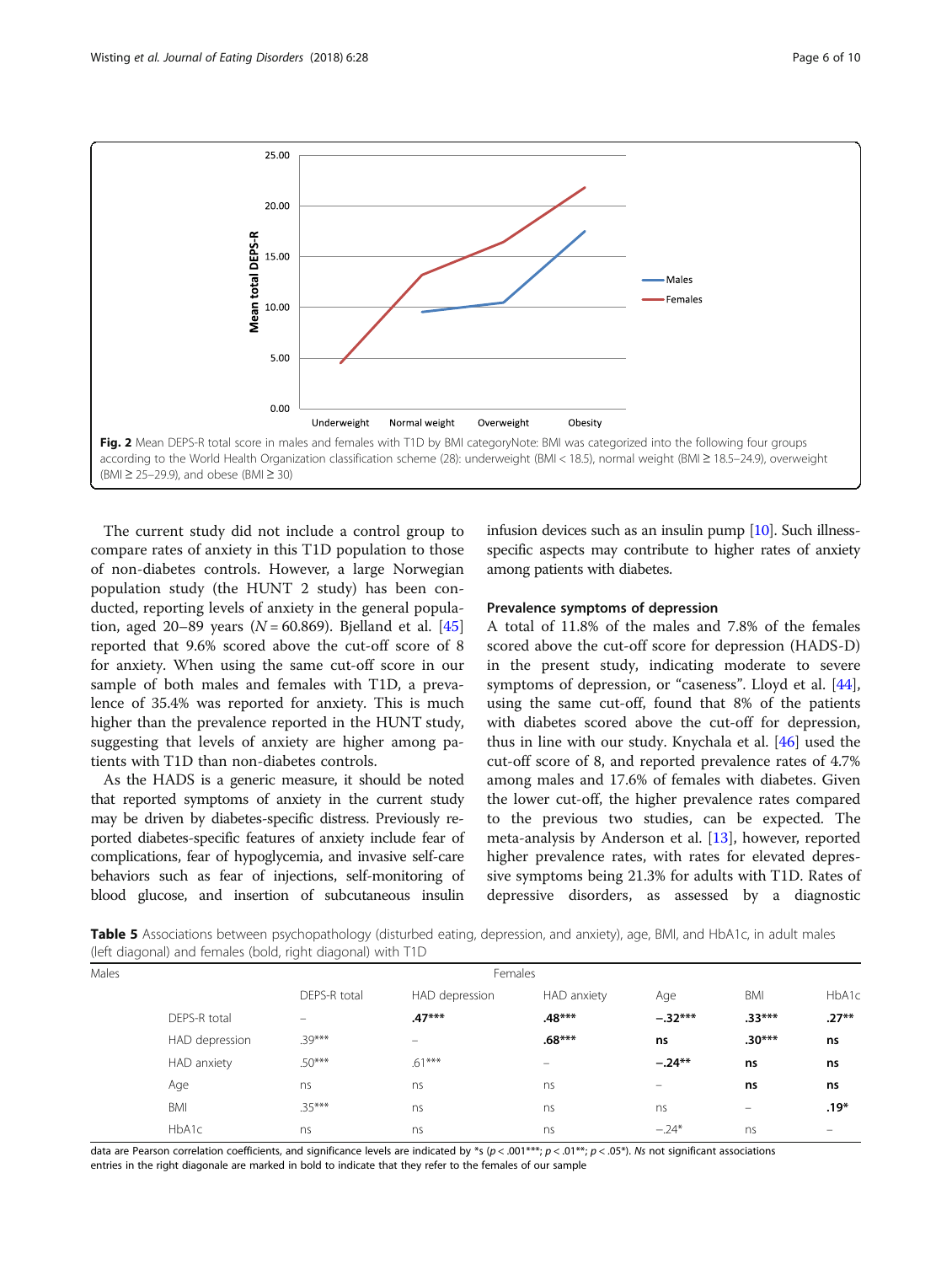interview, ranged from 8 to 15% in adults with T1D and T2D (no studies investigated rates in samples with T1D only). A systematic review by Roy et al. [[47](#page-9-0)] reported a three-fold increase in prevalence of depression among individuals with T1D compared to those without, with prevalence rates ranging from 5.8 to 43.3% (range among individuals without diabetes was 2.7% to 11.4%).

As for comparison with Norwegian control data, the prevalence of depression when using the cut-off score of 8 was 4.9% in the HUNT 2 study [[45\]](#page-8-0). When using the same cut-off in the current study, we found a prevalence of depression at 13.8%, indicating that levels of depression are higher among individuals with T1D than individuals without.

The varying prevalence rates across studies underlines the importance of considering methodological aspects when interpreting reported prevalence rates. It is important to note that reported prevalence rates are highly dependent on the adopted cut-off score, and there are variations in the literature as to which cut-off score is utilized. We chose to adopt the more conservative cut-off 11 to minimize the risk of over pathologizing. The adopted cut-off score is important to take into account when interpreting prevalence rates across studies. Finally, it should be noted that screening measures cannot be used to establish a diagnosis as defined by diagnostic manuals. This can only be done with clinical diagnostic interviews. Screening measures of psychopathology may yield inaccurate estimates, but they are a simple and quick method. Therefore, it is recommended to validate positive screens with an interview.

## Above versus below cut-off on psychopathology

There was no significant difference in HbA1c among patients scoring above versus below the DEPS-R or the HADS depression or anxiety cut-off scores. Eating disorder psychopathology (mean DEPS-R total score) was, however, significantly and positively associated with metabolic control in females, but this was not the case for depression or anxiety. It is not clear why there was no significant difference in HbA1c between individuals scoring above versus below cut-off on the DEPS-R when the association between the DEPS-R total score and HbA1c is significant. One potential reason is that the analysis is less sensitive when the data are dichotomous rather than dimensional. It should also be mentioned that despite the presence of DEB, depression, and anxiety, the HbA1c in the current sample is relatively good. Further, the percentage of patients using an insulin pump is relatively high. These factors might indicate that the patients receive good T1D care within a multidisciplinary team, including psychological health care personnel. The lack of associations between depression/anxiety and metabolic control is in contrast to several other studies [[15](#page-8-0)–[18\]](#page-8-0), although not all [[23](#page-8-0), [48](#page-9-0)]. The discrepancies in this regard across studies may be explained by various factors. For example, it has been argued that it has been suggested that distinct profiles of depression exist, which may impact outcome differently [\[49\]](#page-9-0). Also, it has been shown that diabetes-specific emotional distress, not depression, is as-sociated with metabolic control [\[23\]](#page-8-0). These two concepts are commonly being used interchangeably, despite the fact that they are not overlapping constructs [\[49](#page-9-0), [50](#page-9-0)]. An underlying construct of diabetes-specific emotional distress be considered as a core structure to link diabetes-related distress, subclinical depression, elevated depression symptoms, and major depressive disorder [[50](#page-9-0)]. Targeting illness-specific cognitions may be more productive than treatment of general dysphoria in T1D [\[22\]](#page-8-0).

Although studies have found significant relationships between the HADS scales and metabolic control [\[44](#page-8-0)], the lack of significant relationship between anxiety/depression and metabolic control in our study may also be explained by the use of this measure, which was specifically designed for patients within a hospital setting. To avoid false positives, i.e. avoid symptoms of somatic illness to be falsely interpreted as psychopathology, somatic symptoms of depression and anxiety are omitted in the HADS. As some of the symptoms of anxiety and depression in diagnostic manuals are indeed of somatic character, this may have influenced the expected association between these variables and metabolic control in the current study. In fact, Bot et al. [[16\]](#page-8-0) reported that somatic symptoms of depression were some of the symptoms of depression most strongly associated with metabolic control, which may explain the lack of significant association between depression and metabolic control in this study. This assumption may be supported by another Norwegian study, which also used the HADS, and did not find a significant association between depression and HbA1c [\[23\]](#page-8-0). However, they did find a significant association between diabetes-related distress and metabolic control, supporting the suggested distinction between depression and diabetes-related distress as discussed above. Taken together, this suggests that various related correlates may play a role in explaining the relationship, or lack thereof, between depression/anxiety and metabolic control, and that illness-specific distress could be taken into account.

Participants scoring above cut-off for DEB and anxiety were significantly younger than participants scoring below cut-off. Similarly, patients with three positive screens (i.e. scored above cut-off for DEB, depression, and anxiety) were significantly younger than patients scoring below cut-off on all three measures of psychopathology. Decreasing eating disorder psychopathology by increasing age among adults is in line with previous eating disorder literature among individuals without T1D [\[40](#page-8-0)]. Similar to the negative correlation between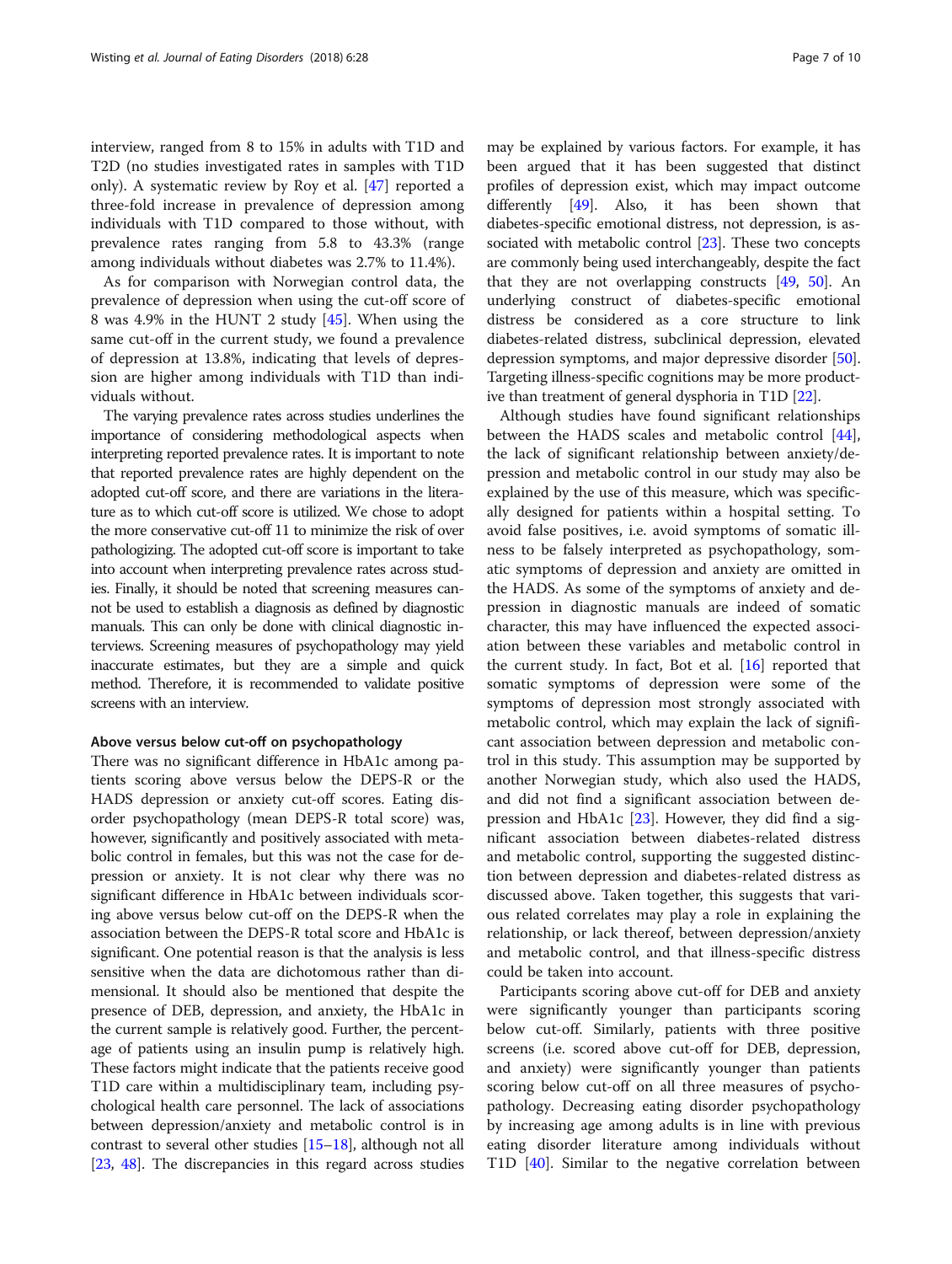eating disorder psychopathology and age, patients scoring above cut-off for anxiety were significantly younger than those scoring below. Previous literature has shown evidence of decreased susceptibility to both depression and anxiety with increasing age [[10](#page-8-0), [47](#page-9-0)]. This is only partially in conjunction to the current study, since the negative correlation between depression and age was not statistically significant.

The significant associations between age and measures of psychopathology are also evident in the correlation analyses (Table [4\)](#page-4-0). Furthermore, and as expected, symptoms of DEB, depression, and anxiety were significantly associated with each other, with medium to large correlations. Finally, this study specifically aimed to inspect the relationships between eating disorder psychopathology with age and weight. As illustrated by Fig. [1](#page-4-0), DEPS-R mean scores decreased by increasing age among females. This is in line with findings from the eating disorder literature among adults [[40](#page-8-0)]. In contrast, eating disorder psychopathology has been found to increase by increasing age among adolescent samples [[39](#page-8-0)]. These different age patterns most likely reflect the peak onset of eating disorders during the late adolescence [[51\]](#page-9-0). Further, as demonstrated in Fig. [2](#page-5-0), eating disorder psychopathology in the current study increased by increasing weight. This is consistent to previous research among adults in the eating disorder literature [[40](#page-8-0)], as well as with adolescents with T1D [\[39\]](#page-8-0).

The inclusion of males and older females represents a strength of this study as the majority of existing literature is focused on adolescent and young adult females only. Also, the use of the diabetes-specific measure DEPS-R is a strength and in line with current recommendations [\[5](#page-8-0)] to yield more accurate estimates of prevalence rates. However, the cross-sectional design is a weakness as we cannot infer causality. More studies are needed to elaborate on the directions of the relationships between diabetes and psychopathology. Also, data was collected from only one diabetes clinic, and we can therefore not be sure whether the results of this study are representative for the entire adult T1D population. Furthermore, the glycemic control was not measured at the same time as the psychological assessment. Finally, the data gathered in this study was self-reports only, and we can therefore not establish formal eating disorder diagnoses as defined by diagnostic manuals such as the DSM-5.

## Conclusion

In conclusion, the present study points to the need for awareness of psychological comorbidity among patients with T1D. One fourth of females suffer from symptoms of anxiety and DEB, which is likely to negatively impact quality of life, a prioritized aim for diabetes treatment, regardless of metabolic control. Screening can be recommended

to secure early detection and subsequent intervention, in particular among young adult females. Finally, the effects of age should be recognized, as older adolescent [[39](#page-8-0)] and young adult females with T1D appear to be in particular risk of developing eating disorder psychopathology and symptoms of anxiety. This coincides with age of transitioning from pediatric to adult health care, which is generally described to be a vulnerable phase as discussed above. Such aspects point to the need for clinicians to be particularly aware of this age group in terms of eating disturbances.

#### Abbreviations

BMI: Body mass index; CDC: The center for disease control and prevention; DEB: Disturbed eating behavior; DEPS-R: The diabetes eating problem survey – revised; DSM: The diagnostic and statistical manual of mental disorders; HADS: The hospital anxiety and depression scale; HADS-A: The hospital anxiety and depression scale; anxiety subscale; HADS-D: The hospital anxiety and depression scale; depression subscale; HbA1c: Hemoglobin A1c; HUNT: The Nord-Trøndelag health study; NDC: The Norwegian diabetic center; NOKLUS: The Norwegian quality improvement of laboratory examination; SPSS: The statistical package for the social sciences; T1D: Type 1 diabetes; T2D: Type 2 diabetes

#### Acknowledgements

The authors would like to thank the staff at the Norwegian Diabetic Centre for their valuable contributions to the recruitment and data collection for this study. Also, we would like to thank the patients for their willingness to contribute to this study.

#### Funding

This study is funded by the Norwegian Health South-East Authority.

#### Availability of data and materials

The datasets used and/or analyzed during the current study are available from the corresponding author on reasonable request.

#### Authors' contributions

LW conceived the study, was responsible for recruitment of participants and data collection, analyzed the data, and wrote the manuscript. TS and KDJ contributed to the planning of the study, contributed with clinical data collection, and to the manuscript. ØR contributed to the planning of the study and to the manuscript. All authors read and approved the final manuscript.

#### Ethics approval and consent to participate

The Regional Committees for Medical and Health Research Ethics approved the study, and written consent was obtained from all participants.

#### Consent for publication

Not applicable

#### Competing interests

The authors declare that they have no competing interests.

#### Publisher's Note

Springer Nature remains neutral with regard to jurisdictional claims in published maps and institutional affiliations.

#### Author details

<sup>1</sup> Regional Department for Eating Disorders, Division of Mental Health and Addiction, Oslo University Hospital, P.O. Box 4956 Nydalen, N-0424 Oslo, Norway. <sup>2</sup>Oslo Diabetes Research Centre, P.O. Box 4956 Nydalen, N-0424 Oslo, Norway. <sup>3</sup>Department of Paediatric and Adolescent Medicine, Oslo University Hospital, P.O. Box 4956 Nydalen, N-0424 Oslo, Norway. <sup>4</sup>Institute of Clinical Medicine, Faculty of Medicine, University of Oslo, Problemveien 7, N-0315 Oslo, Norway. <sup>5</sup>The Norwegian Diabetic Centre, Sponhoggveien 19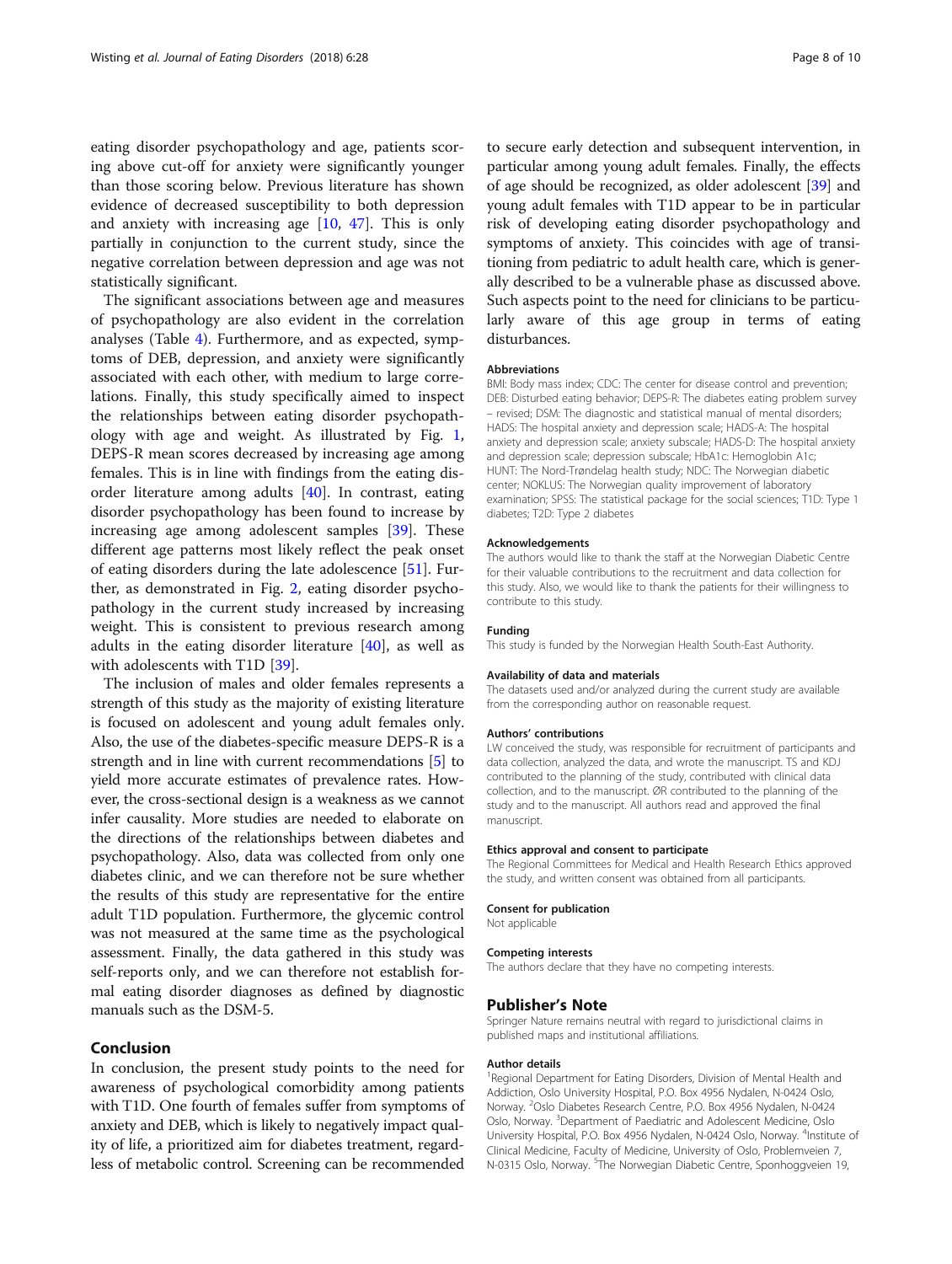<span id="page-8-0"></span>N-0284 Oslo, Norway. <sup>6</sup>Institute of Clinical Medicine, Mental Health and Addiction, University of Oslo, Problemveien 7, N-0315 Oslo, Norway.

#### Received: 21 June 2018 Accepted: 27 July 2018 Published online: 11 September 2018

#### References

- 1. American Psychiatric Association. The Diagnostic and Statistical Manual of Mental Disorders: DSM-5. Fifth ed. Washington DC: American Psychiatric Association; 2013.
- 2. Olmsted MP, Colton PA, Daneman D, Rydall AC, Rodin GM. Prediction of the onset of disturbed eating behavior in adolescent girls with type 1 diabetes. Diabetes Care. 2008;31(10):1978–82.
- 3. Mannucci E, Rotella F, Ricca V, Moretti S, Placidi GF, Rotella CM. Eating disorders in patients with type 1 diabetes: a meta-analysis. J Endocrinol Invest. 2005;28(5):417–9.
- 4. Nielsen S. Eating disorders in females with type 1 diabetes: an update of a meta-analysis. Eur Eat Disord Rev. 2002;10(4):241–54.
- 5. Young V, Eiser C, Johnson B, Brierley S, Epton T, Elliott J, et al. Eating problems in adolescents with type 1 diabetes: a systematic review with meta-analysis. Diabet Med. 2012;30(2):189–98.
- 6. Weight gain associated with intensive therapy in the diabetes control and complications trial. The DCCT Research Group. Diabetes Care. 1988;11(7):567–73.
- 7. Goebel-Fabbri AE, Fikkan J, Franko DL, Pearson K, Anderson BJ, Weinger K. Insulin restriction and associated morbidity and mortality in women with type 1 diabetes. Diabetes Care. 2008;31(3):415–9.
- Nielsen S, Emborg C, Molbak AG. Mortality in concurrent type 1 diabetes and anorexia nervosa. Diabetes Care. 2002;25(2):309–12.
- 9. Mangweth-Matzek B, Hoek HW. Epidemiology and treatment of eating disorders in men and women of middle and older age. Curr Opin Psychiatry. 2017;30(6):446–51.
- 10. de Groot M, Golden SH, Wagner J. Psychological conditions in adults with diabetes. Am Psychol. 2016;71(7):552–62.
- 11. Young-Hyman DL, Davis CL. Disordered eating behavior in individuals with diabetes: importance of context, evaluation, and classification. Diabetes Care. 2010;33(3):683–9.
- 12. Hudson JI, Hiripi E, Pope HG Jr, Kessler RC. The prevalence and correlates of eating disorders in the National Comorbidity Survey Replication. Biol Psychiatry. 2007;61(3):348–58.
- 13. Anderson RJ, Freedland KE, Clouse RE, Lustman PJ. The prevalence of comorbid depression in adults with diabetes: a meta-analysis. Diabetes Care. 2001;24(6):1069–78.
- 14. Smith KJ, Beland M, Clyde M, Gariepy G, Page V, Badawi G, et al. Association of diabetes with anxiety: a systematic review and meta-analysis. J Psychosom Res. 2013;74(2):89–99.
- 15. Bernstein CM, Stockwell MS, Gallagher MP, Rosenthal SL, Soren K. Mental health issues in adolescents and young adults with type 1 diabetes: prevalence and impact on glycemic control. ClinPediatr(Phila). 2013;52(1):10–5.
- 16. Bot M, Pouwer F, de Jonge P, Tack CJ, Geelhoed-Duijvestijn PH, Snoek FJ. Differential associations between depressive symptoms and glycaemic control in outpatients with diabetes. Diabet Med. 2013;30(3):e115–22.
- 17. Hislop AL, Fegan PG, Schlaeppi MJ, Duck M, Yeap BB. Prevalence and associations of psychological distress in young adults with type 1 diabetes. Diabet Med. 2008;25(1):91–6.
- 18. Lustman PJ, Anderson RJ, Freedland KE, de Groot M, Carney RM, Clouse RE. Depression and poor glycemic control: a meta-analytic review of the literature. Diabetes Care. 2000;23(7):934–42.
- 19. van Bastelaar KM, Pouwer F, Geelhoed-Duijvestijn PH, Tack CJ, Bazelmans E, Beekman AT, et al. Diabetes-specific emotional distress mediates the association between depressive symptoms and glycaemic control in type 1 and type 2 diabetes. Diabet Med. 2010;27(7):798–803.
- 20. Hessler DM, Fisher L, Polonsky WH, Masharani U, Strycker LA, Peters AL, et al. Diabetes distress is linked with worsening diabetes management over time in adults with type 1 diabetes. Diabet Med. 2017;34(9):1228–34.
- 21. Schmitt A, Reimer A, Kulzer B, Haak T, Gahr A, Hermanns N. Negative association between depression and diabetes control only when accompanied by diabetes-specific distress. J Behav Med. 2015;38(3):556–64.
- 22. Shaban C, Fosbury JA, Cavan DA, Kerr D, Skinner TC. The relationship between generic and diabetes specific psychological factors and

glycaemic control in adults with type 1 diabetes. Diabetes Res Clin Pract. 2009;85(3):e26–9.

- 23. Strandberg RB, Graue M, Wentzel-Larsen T, Peyrot M, Rokne B. Relationships of diabetes-specific emotional distress, depression, anxiety, and overall wellbeing with HbA1c in adult persons with type 1 diabetes. J Psychosom Res. 2014;77(3):174–9.
- 24. Markowitz JT, Butler DA, Volkening LK, Antisdel JE, Anderson BJ, Laffel LM. Brief screening tool for disordered eating in diabetes: internal consistency and external validity in a contemporary sample of pediatric patients with type 1 diabetes. Diabetes Care. 2010;33(3):495–500.
- 25. Wisting L, Froisland DH, Skrivarhaug T, Dahl-Jorgensen K, Ro O. Psychometric properties, norms, and factor structure of the diabetes eating problem survey-revised in a large sample of children and adolescents with type 1 diabetes. Diabetes Care. 2013;36(8):2198–202.
- 26. Zigmond AS, Snaith RP. The hospital anxiety and depression scale. Acta Psychiatr Scand. 1983;67(6):361–70.
- 27. Leiknes KA, Dalsbø TK, Siqveland J. Måleegenskaper ved den norske versjonen av Hospital Anxiety and Depression Scale (HADS). 2016.
- 28. World Health Organization. BMI classification 2012.
- 29. Centers for Disease Control and Prevention (CDC). Web-based Injury Statistics Query and Reporting System (WISQARS).[http://www.cdc.gov/](http://www.cdc.gov/injury/wisqars/index.html) [injury/wisqars/index.html](http://www.cdc.gov/injury/wisqars/index.html) [.
- 30. Ballard J, Crane DR. Eating disorders treatment patterns by age. Eat Disord. 2015;23(3):262–74.
- 31. American Diabetes A. Standards of medical Care in Diabetes—2017 abridged for primary care providers. Clin Diabetes. 2017;35(1):5–26.
- 32. Cohen J. Statistical Power Analysis for the Behavioural Sciences. 2 Ed. Hillsdale; 1988.
- 33. IBM SPSS Statistics for Windows, Version 23. Version 23 ed: Armonk, NY: IBM Corp; 2015.
- 34. Bachle C, Stahl-Pehe A, Rosenbauer J. Disordered eating and insulin restriction in youths receiving intensified insulin treatment: results from a nationwide population-based study. Int J Eat Disord. 2016;49(2):191–6.
- 35. d'Emden H, McDermott B, D'Silva N, Dover T, Ewais T, Gibbons K, et al. Psychosocial screening and management of young people aged 18-25 years with diabetes. Intern Med J. 2017;47(4):415–23.
- 36. Jacobi C, Hayward C, de Zwaan M, Kraemer HC, Agras WS. Coming to terms with risk factors for eating disorders: application of risk terminology and suggestions for a general taxonomy. Psychol Bull. 2004;130(1):19–65.
- 37. Atik Altinok Y, Ozgur S, Meseri R, Ozen S, Darcan S, Goksen D. Reliaability and validity of the diabetes eating problem survey-revised on Turkish children and adolescents with type 1 diabetes mellitus. J Clin Res Pediatr Endocrinol. 2017;9(4):323–328.
- 38. Markowitz JT, Alleyn CA, Phillips R, Muir A, Young-Hyman D, Laffel LM. Disordered eating behaviors in youth with type 1 diabetes: prospective pilot assessment following initiation of insulin pump therapy. Diabetes Technol Ther. 2013;15(5):428–33.
- 39. Wisting L, Froisland DH, Skrivarhaug T, Dahl-Jorgensen K, Ro O. Disturbed eating behavior and omission of insulin in adolescents receiving intensified insulin treatment: a nationwide population-based study. Diabetes Care. 2013;36(11):3382–7.
- 40. Ro O, Reas DL, Rosenvinge J. The impact of age and BMI on eating disorder examination questionnaire (EDE-Q) scores in a community sample. Eat Behav. 2012;13(2):158–61.
- 41. Hilliard ME, Perlus JG, Clark LM, Haynie DL, Plotnick LP, Guttmann-Bauman I, et al. Perspectives from before and after the pediatric to adult care transition: a mixed-methods study in type 1 diabetes. Diabetes Care. 2014; 37(2):346–54.
- 42. Lotstein DS, Seid M, Klingensmith G, Case D, Lawrence JM, Pihoker C, et al. Transition from pediatric to adult care for youth diagnosed with type 1 diabetes in adolescence. Pediatrics. 2013;131(4):e1062–70.
- 43. Lyons SK, Becker DJ, Helgeson VS. Transfer from pediatric to adult health care: effects on diabetes outcomes. Pediatr Diabetes. 2014;15(1):10–7.
- 44. Lloyd CE, Dyer PH, Barnett AH. Prevalence of symptoms of depression and anxiety in a diabetes clinic population. Diabet Med. 2000;17(3):198–202.
- 45. Bjelland I, Lie SA, Dahl AA, Mykletun A, Stordal E, Kraemer HC. A dimensional versus a categorical approach to diagnosis: anxiety and depression in the HUNT 2 study. Int J Methods Psychiatr Res. 2009;18(2):128–37.
- 46. Knychala MA, Jorge ML, Muniz CK, Faria PN, Jorge PT. High-risk alcohol use and anxiety and depression symptoms in adolescents and adults with type 1 diabetes mellitus: a cross-sectional study. Diabetol Metab Syndr. 2015;7:24.